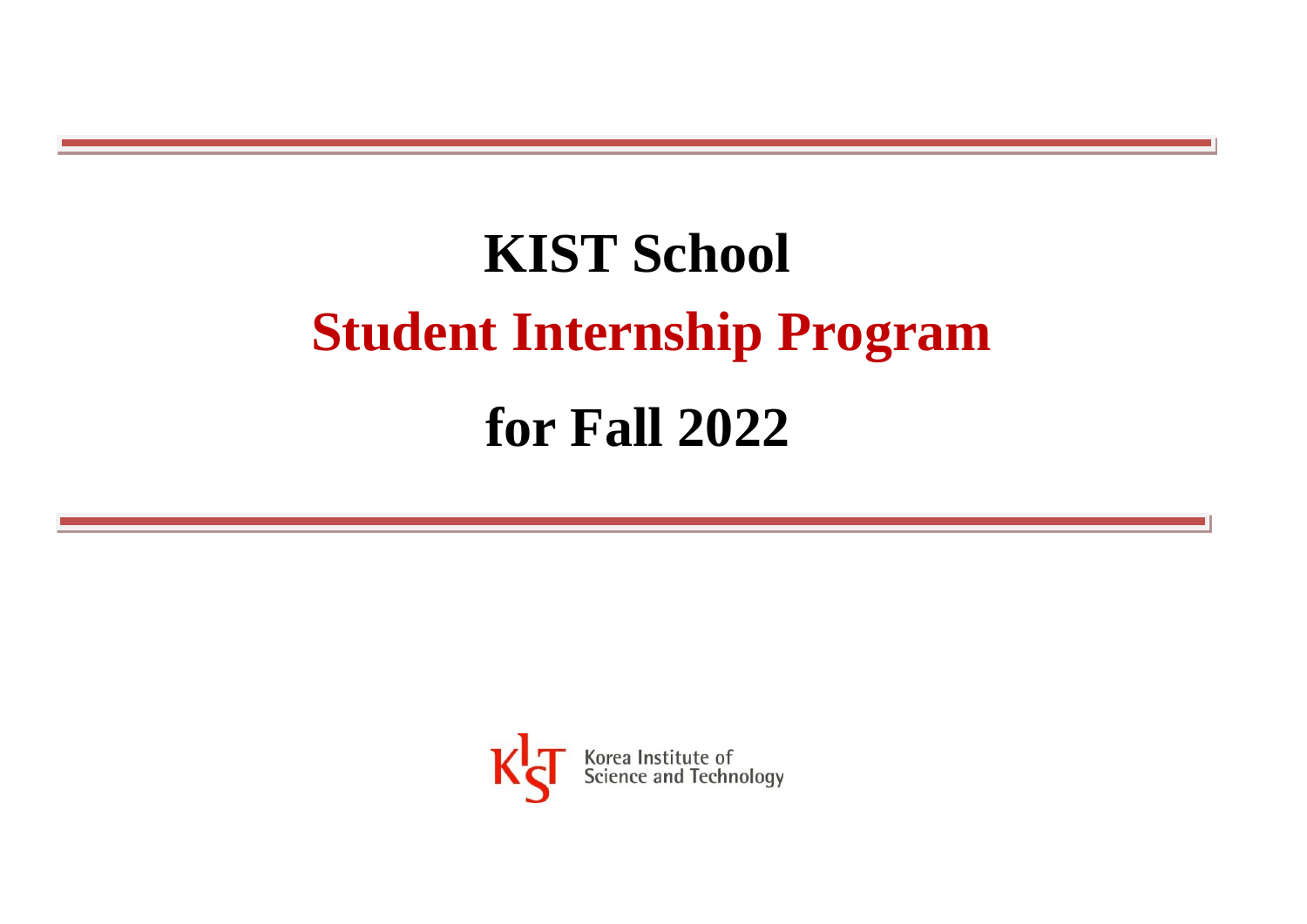#### **KIST School Internship**

- Preliminary internship program for the students who are going to apply for the KIST School(UST) graduate program (Master's / Ph.D)
- Provides R&D research experience for the student researchers
- Offers Korean Language/Culture Exchange Program
- Supports the cost of exam for the students who does not meet English test score requirement to apply for the KIST School(UST) graduate program admission

## **Guidelines for the KIST School Internship Fall 2022**

### **Eligibility**

- Students who can keep their student status at their current universities throughout the internship period
- Potential applicants for the KIST School(UST) admission for Spring 2023 or later

#### **Period**

• August 1, 2022 (Mon)  $\sim$  January 31, 2023 (Tue)

#### **Advantages**

- Experience in national R&D projects funded by the Korean government and institutions
- Receive guidance from the KIST researchers with superb research capabilities
- Access to well-equipped laboratories at KIST

#### **Student Benefits**

- Financial support: monthly stipend of 900 USD for undergraduate students and 1,000 USD for master's students
- Dormitory facilities for 120 USD per month
- Comprehensive insurance
- Diverse academic/cultural events for students

**Searching Advisors**: Visit KIST School Homepage to search research fields and advisors [\(http://kist\\_school.kist.re.kr/professors/list\)](http://kist_school.kist.re.kr/professors/list)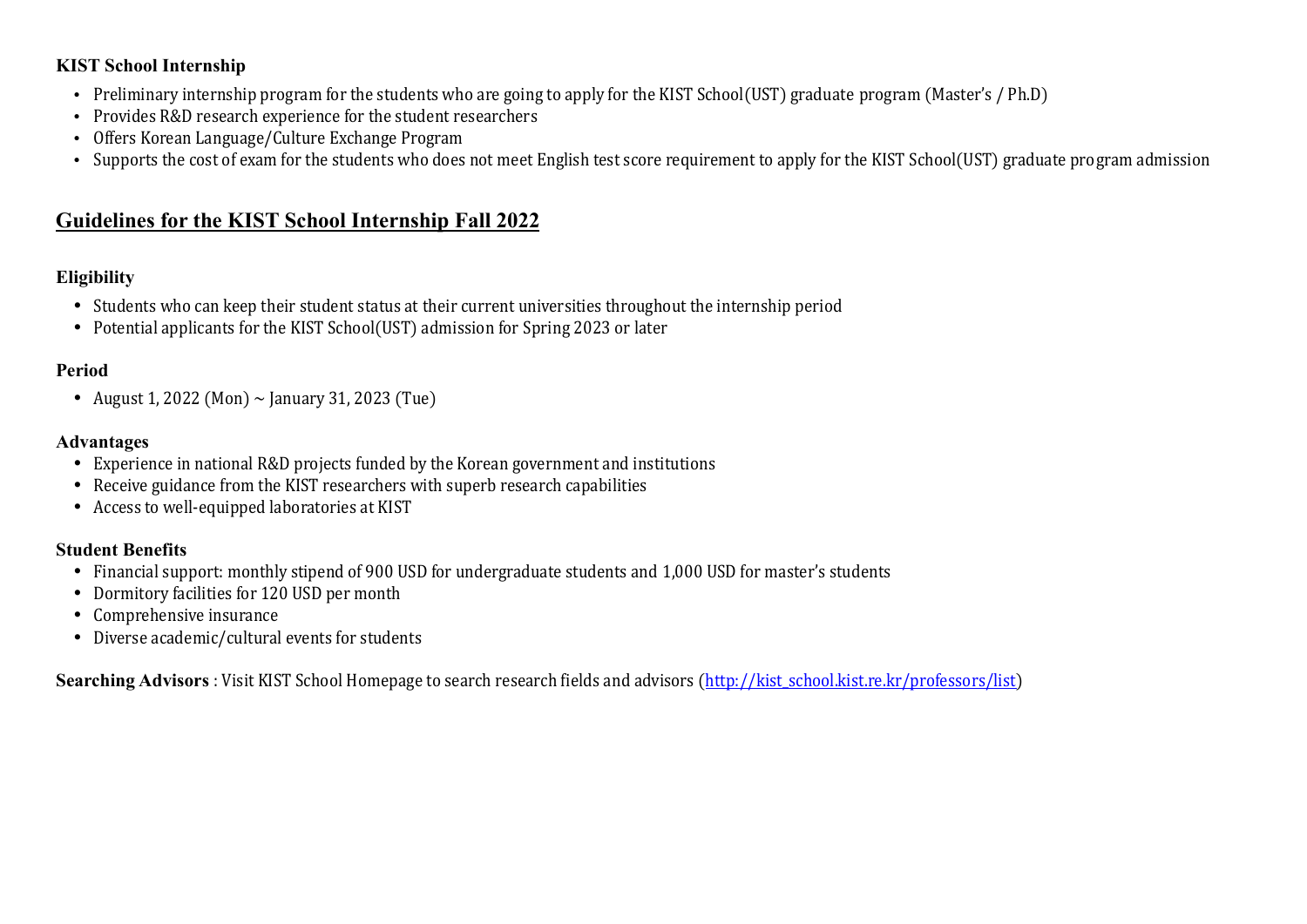#### **Schedule of Admission**

| Contents                              | At                                                                        | Date/Term                     |
|---------------------------------------|---------------------------------------------------------------------------|-------------------------------|
| Announcement & Receipt of Application | KIST School homepage (http://kist_school.kist.re.kr/admission/internship) | $Apr.1(Fri)~\sim$ Apr.24(Sun) |
| Document Screening                    | KIST School                                                               | Apr.25(Mon)~May.3(Tue)        |
| Recommendation to KIST School         | Partner Ministry or Organization                                          | May.9(Mon)                    |
| Announcement of First Results         |                                                                           | May.12(Thu)                   |
| Video Interview                       | KIST School                                                               | May.16(Mon)~Jun.3(Fri)        |
| Announcement of Final Results         |                                                                           | $Jun.21$ (Tue)                |
| Entrance & Internship                 |                                                                           | Aug.1(Mon) $\sim$             |

#### **Process**

|                | Announcement of<br><b>Application Guidelines</b> | KIST School $\rightarrow$ the relevant government<br>ministry or organization    | KIST School notifies the guideline of Fall 2022 Internship<br>to relevant government ministry or organization                                      | Mar.28(Mon)                                 |
|----------------|--------------------------------------------------|----------------------------------------------------------------------------------|----------------------------------------------------------------------------------------------------------------------------------------------------|---------------------------------------------|
| $\overline{2}$ | Announcement of<br><b>Application Guidelines</b> | The ministry or organization<br>$\rightarrow$ the relevant universities          | The ministry or organization notifies<br>the guideline to universities and students                                                                | Apr.1(Fri)                                  |
| 3              | Apply for Admission                              | Applicants → KIST School homepage                                                | Students who are interested in internship should apply on online<br>admission system at KIST School homepage                                       | Apr.1(Fri) $\sim$ Apr.24(Sun)               |
| 4              | Document Screening<br>& Recommendation           | KIST School $\rightarrow$ The ministry or organization                           | KIST School does document screening then forwards documents of<br>applicants to each ministry or organization to request for recommend<br>students | Until May.3(Tue)                            |
|                |                                                  | The ministry or organization $\rightarrow$ KIST School                           | After document screening, the ministry or organization<br>recommends up to 10 applicants with their documents                                      | Until May.9(Mon)                            |
| 5              | Interview                                        | KIST School $\rightarrow$<br>Committee of the Interview $\rightarrow$ Applicants | Recommended applicants have a video interview<br>by the Committee of Interview of KIST School                                                      | May.16(Mon)~Jun.3(Fri)                      |
| <sub>b</sub>   | <b>Final Screening</b>                           | <b>KIST School Committee</b>                                                     | KIST School committee decides final successful candidates<br>based on the result of interview                                                      | <b>TRD</b>                                  |
|                | Announcement<br>of Final Results                 | KIST School $\rightarrow$<br>The ministry or organization, applicants            | The successful candidates and the ministry or organization are notified<br>the final results from KIST School                                      | Jun.21 $(Tue)$                              |
| 8              | Visa Process                                     | KIST School $\rightarrow$ Students                                               | For the candidates, KIST School gives a guideline<br>to get a visa and enter the KIST School                                                       | TBD                                         |
| 9              | Arrival                                          | Students $\rightarrow$ Korea                                                     | Students who got vaccination is exempted from self-quarantine<br>(can be changed due to policy)                                                    | End of July $\sim$ Early August             |
| 10             | Internship                                       | R&D training, language program                                                   | During the internship, students get the research experience in the lab and<br>take language course                                                 | Aug.1,2022(Mon)<br>$\sim$ Jan.31, 2023(Tue) |